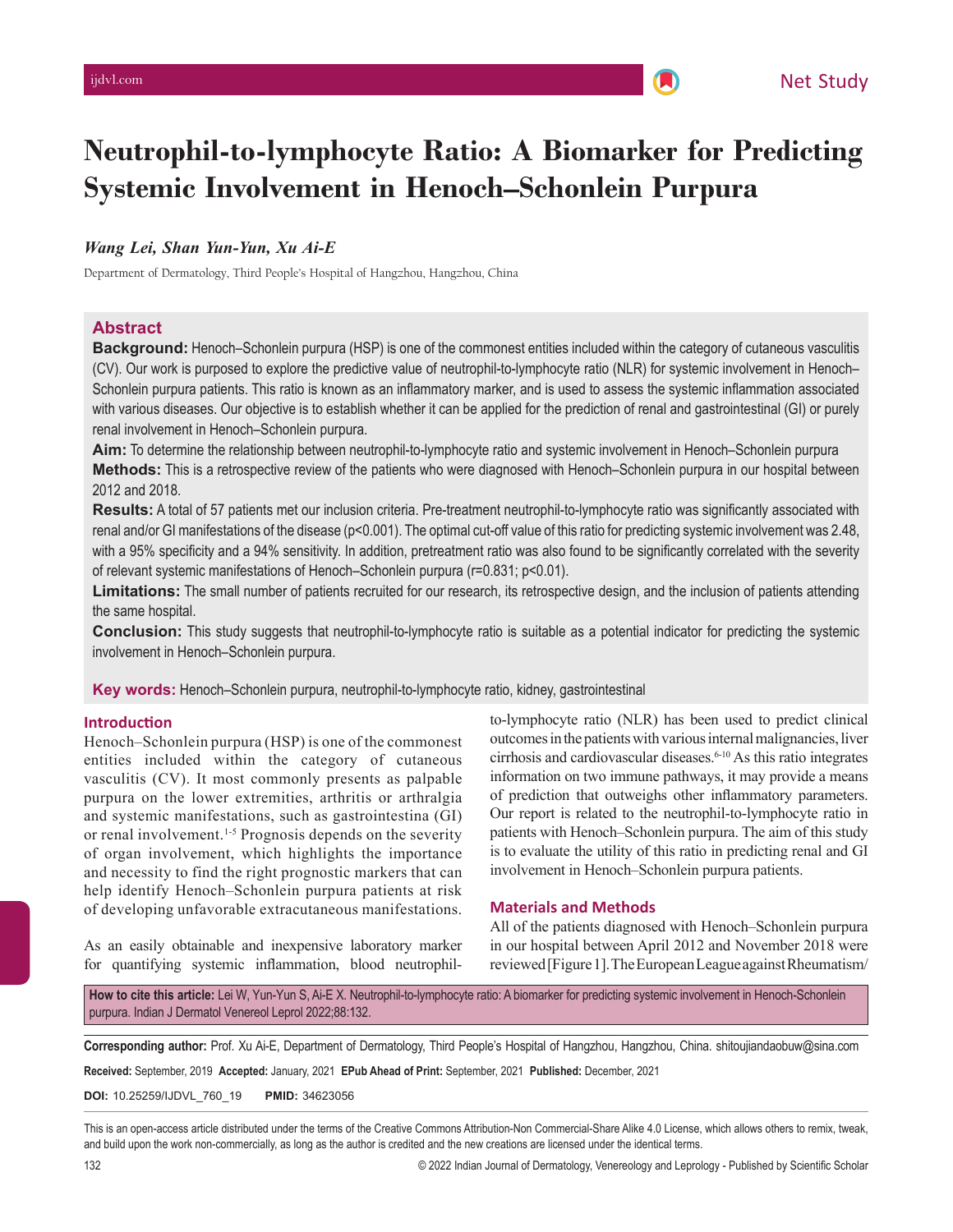diagnostic criteria developed for HSP<sup>11</sup> were applied to define the disease as palpable purpura (a mandatory criterion) with at least one of the following conditions met: (1) diffuse abdominal pain; (2) any biopsy showing predominant IgA deposition; (3) arthritis or arthralgia; and (4) renal involvement (hematuria and/or proteinuria). The patients would be excluded if they had an immunologic comorbidity, coexisting internal malignancy, hematological disorder, cryoglobulinemia or any chronic renal or GI diseases. Additionally, the patients who had manifested hematuria, hematochezia, melena or hematemesis two days before or after blood sampling were also excluded due to the possibility of neutrophilia being the secondary effect of an acute hemorrhage.The study was granted approval from the local ethics review committee.

The demographic data, signs and symptoms of disease as well as laboratory data obtained at the time of diagnosis were recorded by the computerized patient database, for example, erythrocyte sedimentation rate (ESR), c-reactive protein (CRP), hemoglobin level, white blood cell count (WBC), platelet count, mean platelet volume and neutrophil-to-lymphocyte ratio.

GI involvement was defined as the clinical signs of hematochezia, melena or hematemesis. Alternatively, it was referred to as a positive test result for fecal hemoglobin. Renal involvement was determined through hematuria (>5 red blood cells per high-power microscopic field in a centrifuged specimen; in the absence of urolithiasis, anticoagulant therapy, absence of and concurrent urinary tract infections) or proteinuria (>150 mg/24h),

# **Statistical analysis**

All data was analyzed using statistical package for social sciences 16.0 (SPSS, Inc., Chicago, Illinois, USA) for windows. Quantitative variables were denoted as mean ±SD for normally distributed data and as medians  $(25<sup>th</sup>$  and  $75<sup>th</sup>$  percentiles) for non-normally distributed data. The quantitative data on dual groups was compared by means of the mann–whitney U test when appropriate. The correlations between parameters were computed through the Pearson's correlation analysis. Besides, backward stepwise logistic regression analysis was conducted to determine the variables associated with GI and/or renal manifestations in the patients with Henoch–Schonlein purpura. The correlations between different parameters were examined via spearman's rank correlation coefficient test. Receiver operating characteristic (ROC) curves were adopted to evaluate the potential indicators of GI and/or renal manifestations in Henoch–Schonlein purpura. p value  $\leq 0.05$  was treated as significant. The correlations between different parameters were examined by means of the rank correlation coefficient test proposed by Spearman.

## **Results**

There were 57 patients diagnosed with Henoch–Schonlein purpura recruited for the study. Among them, 31 patients were female and the remaining 26 patients were male. On average, the age of the Henoch–Schonlein purpura patients was  $49 \pm 22$  years. They were divided into two groups. Group 1 included the patients who showed only cutaneous symptoms, while group 2 consisted of the patients with GI and/or renal manifestations, in addition to



**Figure 1:** Typical palpable purpura on the legs of a patient with Henoch-Schonlein purpura

the cutaneous symptoms. The laboratory parameters of these two groups are listed in Table1. Of the registered inflammatory markers, WBC (p=0.002), CRP (p=0.006), neutrophil-to-lymphocyte ratio  $(p<0.001)$  and erythrocyte sedimentation rate (ESR,  $p=0.023$ ) were significantly higher in group 2, whereas the other laboratory parameters, plate; et count and mean platelet volume, were not statistically associated with systemic involvement.

WBC counts, CRP levels, neutrophil-to-lymphocyte ratio and ESR were subjected to logistic regression analysis as potential indicators of systemic involvement in Henoch–Schonlein purpura. Only neutrophil-to-lymphocyte ratio was associated with systemic manifestations in Henoch–Schonlein purpura (p values are 0.016), as shown in Table 2.

The ROC curves of neutrophil-to-lymphocyte ratio and other inflammatory markers related to systemic involvement are shown in Figure 2. The area under the curve (AUC) for neutrophil-to-lymphocyte ratio, CRP, ESR and WBC was 0.987 (95% CI: 0.966-1; p<0.001), 0.650(95% CI: 0.485- 0.815; p=0.060), 0.023 (95% CI: 0.530-0.834; p=0.068) and 0.745 (95% CI 0.609-0.881; p=0.023), respectively. Among the considered laboratory data, neutrophil-to-lymphocyte ratio demonstrated the highest diagnostic value, as indicated by the highest AUC value. The optimal cut-off value of neutrophil-tolymphocyte ratio for predicting systemic involvement was 2.48, with a specificity of 95% and a sensitivity of 94%.

Indian Journal of Dermatology, Venereology and Leprology | Volume 88 | Issue 1 | January-February 2022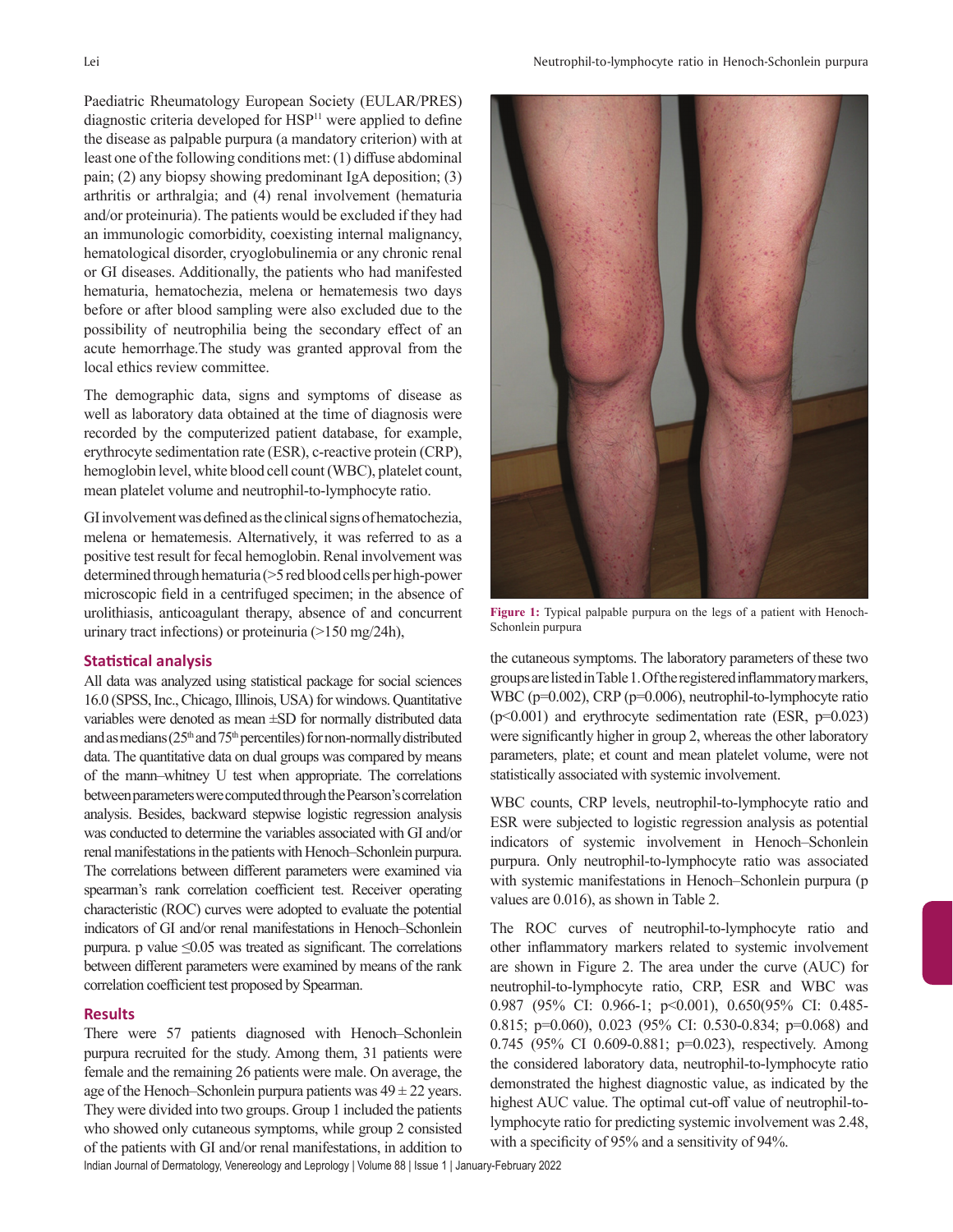**Table 1: Comparison of laboratory parameters between patients with and without gastrointestinal or renal involvement**

| <b>Parameter</b>                 | Group $1$ ( $n=36$ ) | Group $2(n=21)$            | p value** |
|----------------------------------|----------------------|----------------------------|-----------|
| Hb(g/dL)                         | 132.0 (121.3-142.7)  | 135.3<br>$(122.5 - 148.2)$ | 0.446     |
| WBC $(\times 10^3/\mu L)$        | $6.1(5,5-7.2)$       | $8.0(6.8-8.9)$             | 0.002     |
| PLT $(\times 10^3/\mu L)$        | 255.0 (219.7-317.5)  | 240.0<br>$(199.0 - 285.5)$ | 0.209     |
| MPV(fL)                          | $9.9(9.0-11.0)$      | $10.0(9.4-10.9)$           | 0.649     |
| Neutrophil $(\times 10^3/\mu L)$ | $3.4(2.8-4.3)$       | $5.6(4.7-6.6)$             | 0.000     |
| Lymphocyte $(\times 10^3/\mu L)$ | $2.2(1.8-2.5)$       | $1.3(0.9-1.5)$             | 0.000     |
| NLR $(\%)$                       | $1.7(1.2-2.1)$       | $4.3(3.5-6.5)$             | 0.000     |
| $CRP$ (mg/L)                     | $6.0(2.6-10.4)$      | $12.0(4.3-41.4)$           | 0.006     |
| $ESR$ mm/h                       | $7.9(5.0-18.5)$      | $20.0(6.5-31.0)$           | 0.023     |

Data were presented as median (25th and 75th percentile)

\*\* Mann–Whitney U test, p < 0.05 is significant, NLR: Neutrophil-to-lymphocyte ratio, ESR: erythrocyte sedimentation rate, WBC: White blood cell count

| Table 2: Logistic regression analysis for possible risk factors |  |  |  |  |  |  |  |  |
|-----------------------------------------------------------------|--|--|--|--|--|--|--|--|
| of gastrointestinal or renal involvement in Henoch-Schonlein    |  |  |  |  |  |  |  |  |
| purpura                                                         |  |  |  |  |  |  |  |  |

|                                                                                                                   | в                    |  |  | <b>SE</b> Wald P value | <b>Exp</b> | 95%Cl |                                                 |  |  |  |  |
|-------------------------------------------------------------------------------------------------------------------|----------------------|--|--|------------------------|------------|-------|-------------------------------------------------|--|--|--|--|
|                                                                                                                   |                      |  |  |                        | (B)        | Lower | <b>Upper</b>                                    |  |  |  |  |
| WBC $(\times 10^3/\mu L)$ 0.706 0.534 1.744 0.187                                                                 |                      |  |  |                        | 2.025      | 0.711 | 5.772                                           |  |  |  |  |
| NLR $(%)$                                                                                                         |                      |  |  |                        |            |       | 5.433 2.256 5.799 0.016 228.920 2.749 19063.914 |  |  |  |  |
| $CRP$ (mg/L)                                                                                                      | $-0.027$ 0.074 0.135 |  |  | 0.713                  | 0.973      | 0.842 | 1.125                                           |  |  |  |  |
| $ESR$ (mm/h)                                                                                                      | $-0.033$ 0.098 0.114 |  |  | 0.735                  | 0.967      | 0.797 | 1.173                                           |  |  |  |  |
| NLR: Neutrophil-to-lymphocyte ratio, ESR: erythrocyte sedimentation rate,<br>$MRO \cdot M/h$ ito blood coll count |                      |  |  |                        |            |       |                                                 |  |  |  |  |

WBC: White blood cell count

A further examination was conducted on the correlation between neutrophil-to-lymphocyte ratio and the severity of disease in the patients with renal and/or gastrointestinal involvement. In this regard, a simple seven-point scoring system was constructed considering the clinical manifestations and course of the disease, as observed among the involved cases. The patients received one point for the presence of each of the following features: hematuria, renal impairment, proteinuria, fecal hemoglobin positivity, macroscopic bleeding from the GI tract, the necessity of intensive care unit(ICU)/surgery/ blood transfusion/and death. neutrophil-to-lymphocyte ratio was found to be significantly associated with the score for the severity of disease ( $r=0.831$ ;  $p<0.001$ ) [Figure 3]. No patient in our study required surgery and there were no deaths, in the patients who were included in group 2, as shown in Table 3.

#### **Discussion**

Henoch–Schonlein purpura is a small vasculitis and is mediated by the deposition of immune complexes. It can cause severe complications in some of the patients, including renal impairment and serious GI bleeding that may require intensive care or surgery.

In previous studies, it has been suggested that neutrophil-tolymphocyte ratio was not only more significantly increased in the Henoch–Schonlein purpura patients with GI bleeding when compared to the patients without GI bleeding, but also influenced prognosis.12-14 Our work is purposed to explore



**Figure 2:** Receiver operating characteristic curve of admission neutrophil-tolymphocyte ratio and other inflammatory markers in relation to the systemic involvement



**Figure 3:** The correlation of neutrophil-tolymphocyte ratio and disease severity in patients with renal and/or gastrointestinal involvement

the predictive value of neutrophil-to-lymphocyte ratio for the systemic involvement in Henoch–Schonlein purpura patients.

Despite the fact that neutrophil-to-lymphocyte ratio cannot completely capture the complexity of inflammation and immune responses in Henoch–Schonlein purpura, this disease is shown to be neutrophil-dependent. Besides, it may be sensible to consider that a high ratio might be partially related to more severe immune response in those small vessel vasculitis of the skin. Neutrophil-to-lymphocyte ratio is measured by dividing neutrophil count to lymphocyte count. An increase in neutrophil count accompanied by a fall in lymphocyte count is commonly seen in various infectious and noninfectious causes of systemic inflammation and stress. Besides, lymphopenia may occur in some inflammatory conditions, such as sepsis, due to the increased lymphocyte apoptosis. So far, neutrophilto-lymphocyte ratio has been demonstrated as a potentially useful indicator of clinical outcome in disease states with an inflammatory component.15-18 For example, it is associated with poor outcomes in the patients with cardiovascular diseases, malignancies, cystic fibrosis, and familial mediterranean fever.